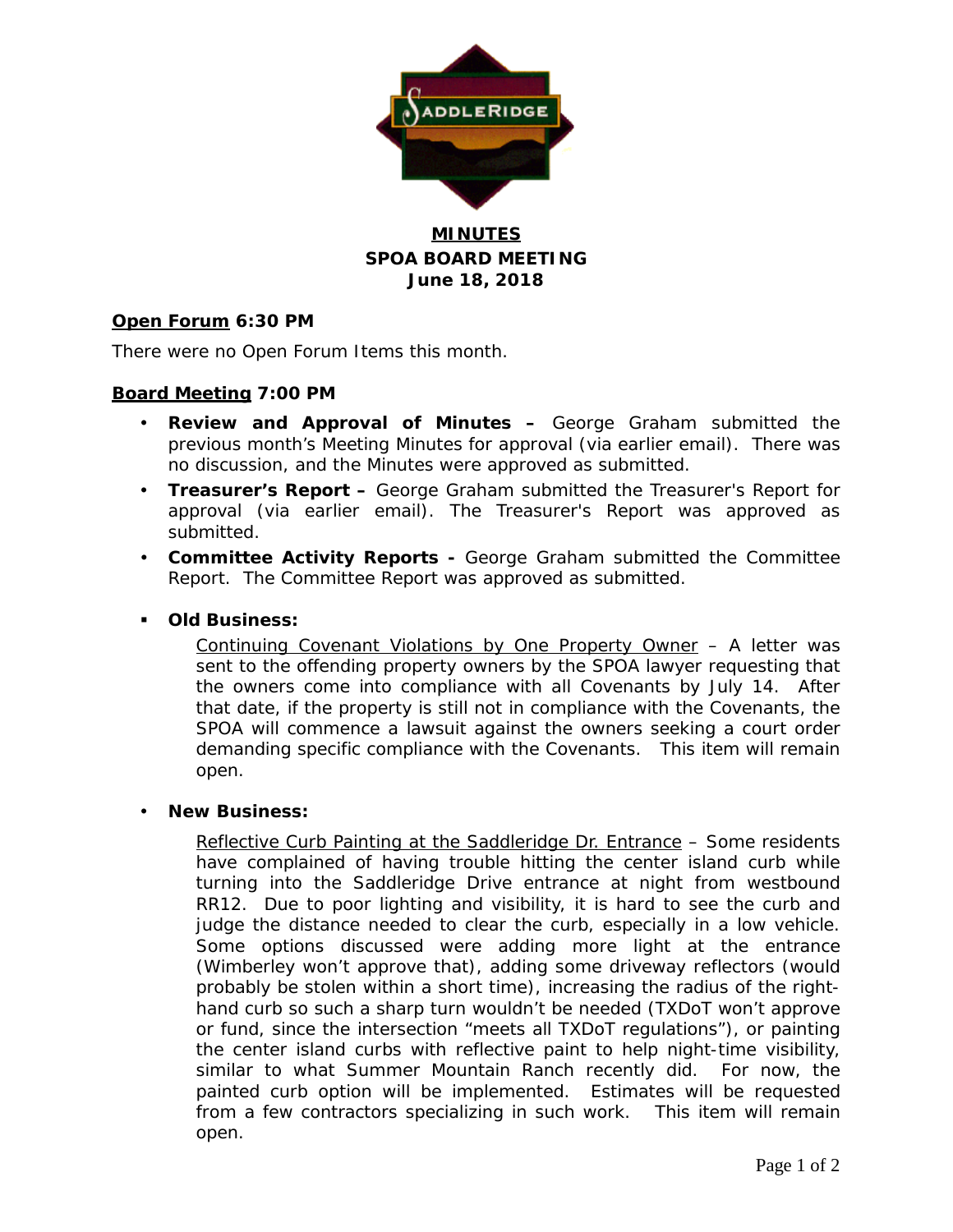• New Appliances for the Clubhouse – The appliances at the Clubhouse (stove & refrigerator) are in bad shape. The stove controls have issues, and the unit is disgustingly filthy and full of mold. The refrigerator also has minor mold issues, and leaky split door gaskets that are obsolete (cannot be sourced anywhere for replacement). The Board approved purchasing new appliances. Research was done, sales were scrutinized; with the best deal found at Lowe's (nicely-discounted price, free delivery). The new units have been purchased, and delivery has been scheduled. This item will now be closed.

The meeting was adjourned at 7:15 PM.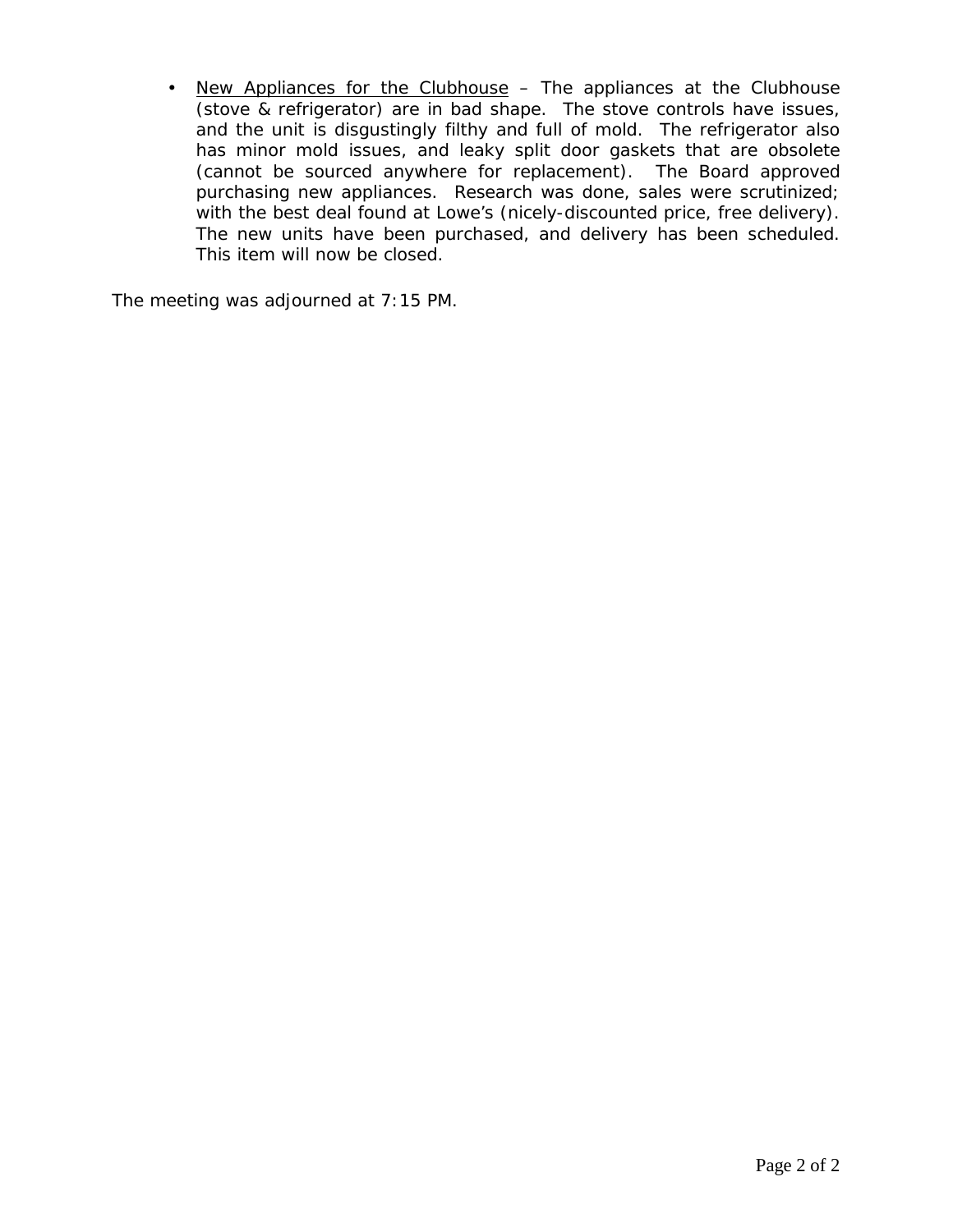# SPOA 06/01/18 OS/01/18 Cash Basis **As of May 31, 2018**

|                                                           | May 31, 18              | May 31, 17              | \$ Change       |  |  |
|-----------------------------------------------------------|-------------------------|-------------------------|-----------------|--|--|
| <b>ASSETS</b>                                             |                         |                         |                 |  |  |
| <b>Current Assets</b>                                     |                         |                         |                 |  |  |
| <b>Checking/Savings</b>                                   |                         |                         |                 |  |  |
| Ozona CD #305501                                          | 25,415.02               | 25,364.24               | 50.78           |  |  |
| Ozona CD #305552                                          | 25.394.20               | 25.343.47               | 50.73           |  |  |
| <b>Ozona Checking</b>                                     | 19,416.44<br>41,608.96  | 19,068.63<br>41,567.38  | 347.81<br>41.58 |  |  |
| <b>Ozona Money Market</b>                                 |                         |                         |                 |  |  |
| <b>Total Checking/Savings</b>                             | 111,834.62              | 111,343.72              | 490.90          |  |  |
| <b>Accounts Receivable</b>                                |                         |                         |                 |  |  |
| <b>Accounts Receivable</b>                                | $-388.59$               | $-196.00$               | $-192.59$       |  |  |
| <b>Total Accounts Receivable</b>                          | $-388.59$               | $-196.00$               | $-192.59$       |  |  |
| <b>Other Current Assets</b>                               |                         |                         |                 |  |  |
| <b>Undeposited Funds</b>                                  | 101.89                  | 0.00                    | 101.89          |  |  |
| <b>Total Other Current Assets</b>                         | 101.89                  | 0.00                    | 101.89          |  |  |
| <b>Total Current Assets</b>                               | 111,547.92              | 111, 147. 72            | 400.20          |  |  |
| <b>Other Assets</b>                                       |                         |                         |                 |  |  |
| <b>Saddleridge Property</b>                               | 80,500.00               | 80,500.00               | 0.00            |  |  |
| <b>Total Other Assets</b>                                 | 80,500.00               | 80,500.00               | 0.00            |  |  |
| <b>TOTAL ASSETS</b>                                       | 192,047.92              | 191,647.72              | 400.20          |  |  |
| <b>LIABILITIES &amp; EQUITY</b>                           |                         |                         |                 |  |  |
| <b>Equity</b>                                             |                         |                         |                 |  |  |
| <b>Opening Balance Equity</b><br><b>Retained Earnings</b> | 110,823.40<br>80,844.08 | 110,823.40<br>80,326.54 | 0.00<br>517.54  |  |  |
| <b>Net Income</b>                                         | 380.44                  | 497.78                  | $-117.34$       |  |  |
|                                                           |                         |                         |                 |  |  |
| <b>Total Equity</b>                                       | 192,047.92              | 191,647.72              | 400.20          |  |  |
| <b>TOTAL LIABILITIES &amp; EQUITY</b>                     | 192,047.92              | 191,647.72              | 400.20          |  |  |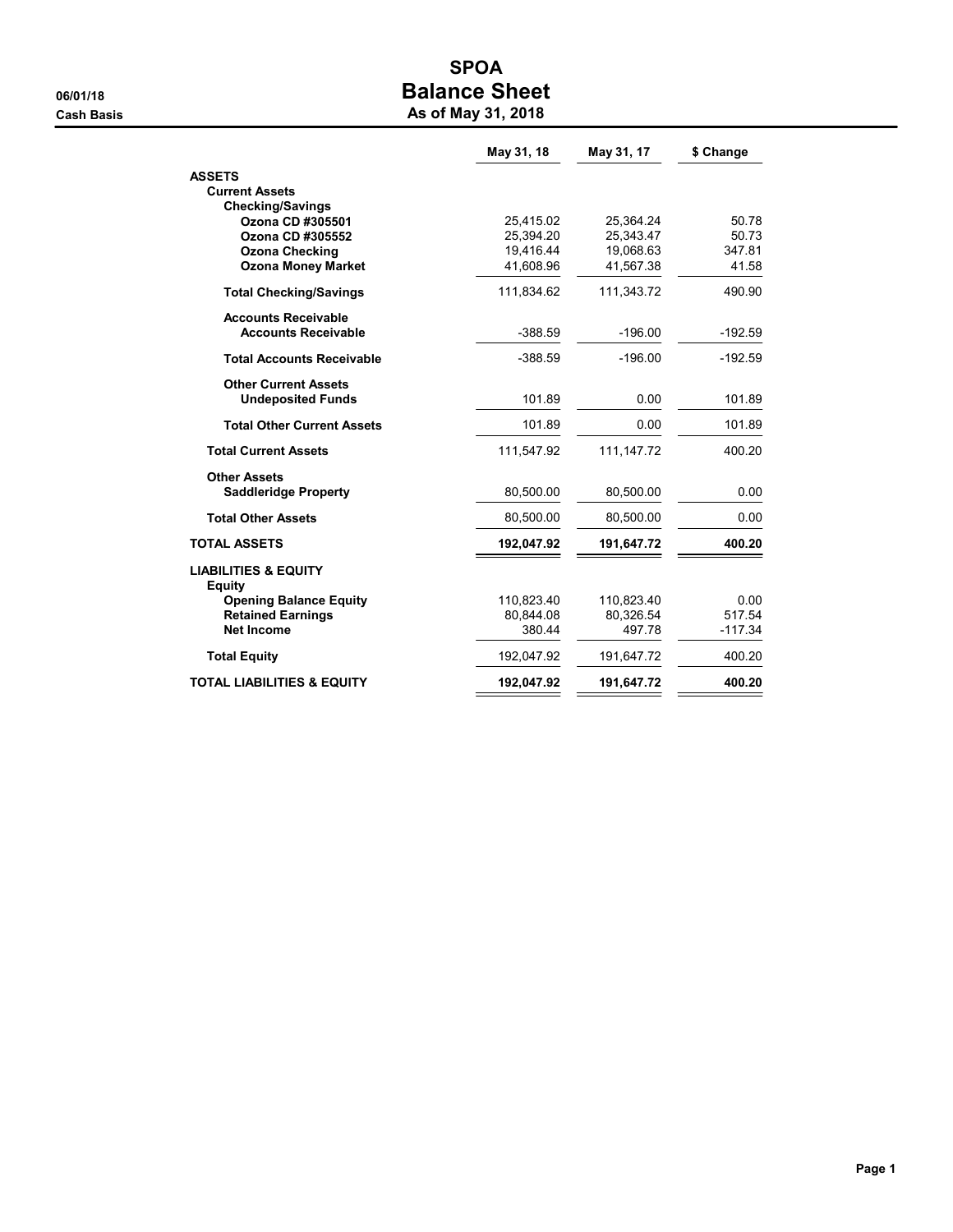# 1:06 PM Saddleridge Property Owners Association 06/01/18 **Profit & Loss Budget vs. Actual** Cash Basis January through May 2018

|                                                   | Jan - May 18     | <b>Budget</b>    |
|---------------------------------------------------|------------------|------------------|
| <b>Ordinary Income/Expense</b>                    |                  |                  |
| Income                                            |                  |                  |
| <b>Assessment Increase</b>                        | 0.00             | 0.00             |
| <b>Clubhouse Usage Fee</b>                        | 75.00            | 250.00           |
| <b>HOA Dues Collected</b>                         | 5,861.89         | 960.00           |
| <b>Interest Assessed Fees</b>                     | 17.66            | 0.00             |
| Interest Income                                   | 63.53            | 62.50            |
| <b>Resale Cert. Fee</b><br><b>Transfer Fees</b>   | 200.00<br>400.00 | 250.00<br>250.00 |
| <b>TXFR from Savings</b>                          | 0.00             | 0.00             |
| <b>Uncategorized Income</b>                       | 0.00             | 0.00             |
| <b>Total Income</b>                               | 6,618.08         | 1,772.50         |
| <b>Expense</b>                                    |                  |                  |
| <b>Accounting</b>                                 |                  |                  |
| <b>Accounting-Bookkeeper</b>                      | 925.00           | 875.00           |
| <b>Accounting-CPA</b>                             | 0.00             | 0.00             |
| <b>Accounting - Other</b>                         | 0.00             | 0.00             |
| <b>Total Accounting</b>                           | 925.00           | 875.00           |
| <b>Annual Septic Contract</b>                     | 245.00           | 250.00           |
| <b>Bank Charges</b>                               |                  |                  |
| <b>Check Printing</b>                             | 0.00             | 0.00             |
| <b>Safe Deposit Box</b><br><b>Service Charges</b> | 40.00<br>0.00    | 40.00<br>0.00    |
| <b>Bank Charges - Other</b>                       | 0.00             | 0.00             |
| <b>Total Bank Charges</b>                         | 40.00            | 40.00            |
| <b>CD Income Transfer</b>                         | 0.00             | 0.00             |
| <b>Clubhouse Expenses</b>                         |                  |                  |
| Cleaning                                          | 100.00           | 250.00           |
| <b>Cleaning Supplies</b>                          | 0.00             | 40.00            |
| <b>Furnishings</b>                                | 0.00             | 0.00             |
| <b>Garbage Bags</b>                               | 0.00             | 0.00             |
| <b>Heating and AC</b>                             | 0.00             | 0.00             |
| <b>Insurance</b>                                  | 0.00             | 0.00             |
| Lighting                                          | 0.00             | 20.00            |
| <b>Maintenance Labor</b><br>Misc                  | 0.00<br>0.00     | 500.00<br>75.00  |
|                                                   | 0.00             | 0.00             |
| <b>Outside Lighting</b><br>Paint                  | 0.00             | 0.00             |
| <b>Pest Control</b>                               | 102.84           | 210.00           |
| <b>Plumbing Repairs</b>                           | 232.79           | 125.00           |
| Repairs                                           | 0.00             | 0.00             |
| <b>Septic Cleaning and Service</b>                | 0.00             | 0.00             |
| Trash                                             | 207.40           | 190.00           |
| <b>Wellhouse Expenses</b>                         | 0.00             | 60.00            |
| <b>Clubhouse Expenses - Other</b>                 | 0.00             | 0.00             |
| <b>Total Clubhouse Expenses</b>                   | 643.03           | 1,470.00         |
| <b>Dues and Subscriptions</b>                     | 0.00             | 25.00            |
| <b>Dues Refund</b>                                | 0.00             | $0.00\,$         |
| <b>Food for Saddleridge Meetings</b>              |                  |                  |
| <b>Food for Annual BBQ</b>                        | 652.43           | 500.00           |
| <b>Neighborhood Watch</b>                         | 0.00             | 1.00             |
| Food for Saddleridge Meetings - Other             | 0.00             | 0.00             |
| <b>Total Food for Saddleridge Meetings</b>        | 652.43           | 501.00           |
| <b>Improvements</b>                               | 0.00             |                  |
| <b>Chairs</b>                                     |                  | 50.00            |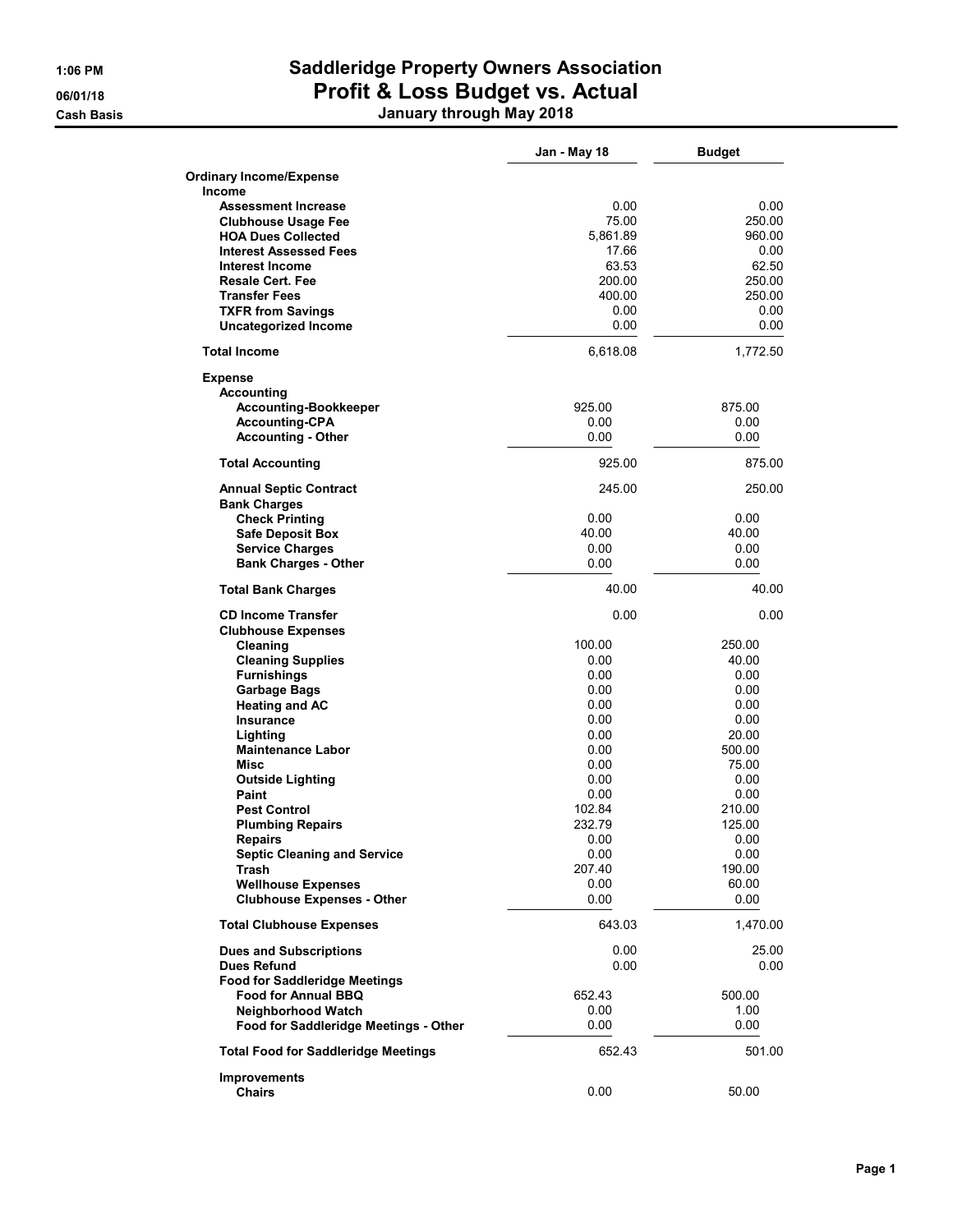# 1:06 PM Saddleridge Property Owners Association 06/01/18 **Profit & Loss Budget vs. Actual** Cash Basis January through May 2018

|                                     | Jan - May 18 | <b>Budget</b> |  |  |  |  |
|-------------------------------------|--------------|---------------|--|--|--|--|
| Landscaping                         |              |               |  |  |  |  |
| <b>Entrance</b>                     | 0.00         | 0.00          |  |  |  |  |
| Hardscape                           | 0.00         | 0.00          |  |  |  |  |
| Lighting                            | 0.00         | 50.00         |  |  |  |  |
| Plan                                | 0.00         | 0.00          |  |  |  |  |
| <b>Plants</b>                       | 0.00         | 0.00          |  |  |  |  |
|                                     | 0.00         | 0.00          |  |  |  |  |
| <b>Preparation</b>                  |              |               |  |  |  |  |
| Water                               | 0.00         | 0.00          |  |  |  |  |
| <b>Landscaping - Other</b>          | 0.00         | 0.00          |  |  |  |  |
| <b>Total Landscaping</b>            | 0.00         | 50.00         |  |  |  |  |
| Lights                              | 0.00         | 75.00         |  |  |  |  |
| <b>Other</b>                        | 0.00         | 50.00         |  |  |  |  |
| <b>Tables</b>                       | 0.00         | 25.00         |  |  |  |  |
| <b>Wellhouse Improvements</b>       | 0.00         | 50.00         |  |  |  |  |
| <b>Improvements - Other</b>         | 0.00         | 0.00          |  |  |  |  |
| <b>Total Improvements</b>           | 0.00         | 300.00        |  |  |  |  |
| <b>Insurance-HOA Liability</b>      | 0.00         | 0.00          |  |  |  |  |
| Insurance, D&O                      | 0.00         | 1.00          |  |  |  |  |
| <b>Lawn Maintenance</b>             | 660.00       | 900.00        |  |  |  |  |
| <b>Legal-Attorney Fees</b>          | 0.00         | 0.00          |  |  |  |  |
| <b>Mailings</b>                     | 128.00       | 100.00        |  |  |  |  |
| Misc                                | 0.00         | 0.00          |  |  |  |  |
| <b>Miscellaneous</b>                |              |               |  |  |  |  |
| <b>ACC Office Supplies</b>          | 0.00         | 50.00         |  |  |  |  |
| <b>Check Printing Charge</b>        | 0.00         | 0.00          |  |  |  |  |
| Copying                             | 0.00         | 25.00         |  |  |  |  |
|                                     |              |               |  |  |  |  |
| <b>Garbage Bags</b>                 | 0.00         | 0.00          |  |  |  |  |
| Gifts                               | 0.00         | 0.00          |  |  |  |  |
| <b>Legal Records</b>                | 0.00         | 50.00         |  |  |  |  |
| <b>Office Supplies</b>              | 0.00         | 60.00         |  |  |  |  |
| Plaque                              | 0.00         | 0.00          |  |  |  |  |
| <b>Printer Cart.</b>                | 0.00         | 0.00          |  |  |  |  |
| <b>Software</b>                     | 0.00         | 0.00          |  |  |  |  |
|                                     | 0.00         | 0.00          |  |  |  |  |
| <b>Website Domain</b>               |              |               |  |  |  |  |
| <b>Website Hosting Fee</b>          | 0.00         | 0.00          |  |  |  |  |
| <b>Miscellaneous - Other</b>        | 0.00         | 0.00          |  |  |  |  |
| <b>Total Miscellaneous</b>          | 0.00         | 185.00        |  |  |  |  |
| Neighborhood Watch                  | 89.38        | 0.00          |  |  |  |  |
| <b>PEC Electricity</b>              | 761.07       | 700.00        |  |  |  |  |
| <b>Reconciliation Discrepancies</b> | 0.06         | 0.00          |  |  |  |  |
| Taxes                               | 2,093.67     | 2,000.00      |  |  |  |  |
| <b>Uncategorized Expenses</b>       | 0.00         | 0.00          |  |  |  |  |
| <b>Webmaster Fees</b>               | 0.00         | 0.00          |  |  |  |  |
| <b>Webpage Fees</b>                 | 0.00         | 0.00          |  |  |  |  |
| <b>Total Expense</b>                | 6,237.64     | 7,347.00      |  |  |  |  |
| <b>Net Ordinary Income</b>          | 380.44       | -5,574.50     |  |  |  |  |
| <b>Other Income/Expense</b>         |              |               |  |  |  |  |
| <b>Other Expense</b>                |              |               |  |  |  |  |
| <b>BadChecks</b>                    | 0.00         | 0.00          |  |  |  |  |
| <b>Total Other Expense</b>          | 0.00         | 0.00          |  |  |  |  |
| <b>Net Other Income</b>             | 0.00         | 0.00          |  |  |  |  |
| Net Income                          | 380.44       | $-5,574.50$   |  |  |  |  |
|                                     |              |               |  |  |  |  |